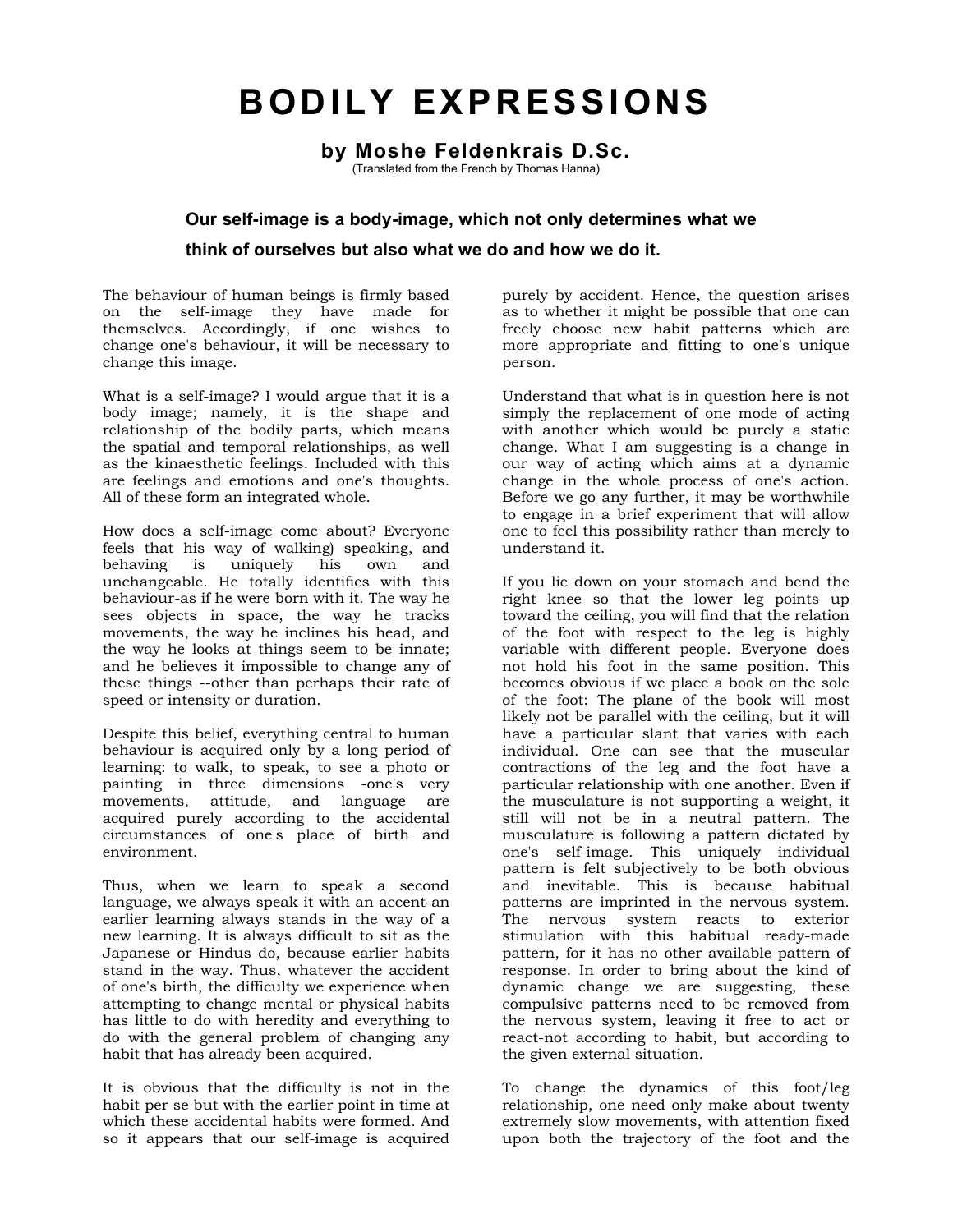extend the foot with your attention on the movement and, at the same time, be aware of the movement so as to facilitate the change that different parts of the foot. For example, flex and movement of the heel. Try to follow this the movements of the big toe-and, one by one, of each of the other toes. This should be done in the gentlest of ways, reducing the intensity of will gradually occur.

 As you focus on each one of the toes moving in degrees of clarity create a discontinuity in the space, you will experience very individual differences in the degree of difficulty you will have in perceiving these parts of the foot. The difficulty comes from the fact that these varying flow of images we have of these bodily parts.

 while trying to sense the corresponding know exactly where the heel is in some Try another movement pattern with the foot: Move the point of the foot around in a circle movement of your heel. If you make a sudden stop, notice how surprisingly difficult it is to positions, whereas in other positions it is relatively easy.

 Now do the movement of the foot extremely the point of the foot directly to the left and right slowly, this time making small arcs rather than a complete circle. Stop at various points of the arc and, again, try to sense the exact position of the point of the foot and the heel in relation to the line of leg lying on the floor. Now try to move while trying to keep track of the opposite movement of the heel. You will notice that the heel does not follow a horizontal line and that it does something quite different at the extreme right and left of its trajectory.

 of the foot to the inside, which moves the heel foot back to the outside, but do so by making a aware of the corresponding movement of the point of the foot. Make your tracking of the in turn, of the big toe, the second toe, the third toe, the fourth toe, and the little toe. From time just like the usual movements which are a part Try another movement pattern: Turn the point outward to the right; then turn the point of the small semicircle, sometimes arcing above and sometimes arcing below. Do this movement with extreme slowness until you can turn it into a complete circle of the heel, all the while being point of the foot even more precise by thinking, to time, reverse the circle and continue until the spatial patterns become easy, simple, and clearthis is to say, until the spatial patterns become of our self image and have the same simplicity, clarity, and easiness.

Do these movements without any extra effort or any attempt to make them difficult. If you become confused, simply stop and start all over

 again. After a while, you will notice that the more you will find that the flow of spatial images of heel and toe becomes easier. And you again. One thing you will notice is that each time you find a difficult spot to track there will be a- simultaneous change in your breathing. At any moment of confusion, stop and wait until your breathing gradually becomes normal more your breathing remains continuous, the will be surprised how quickly the time then begins to pass.

 notice that it seems longer. You will experience only of the muscles and joints of the right foot If you now stretch out the right leg, you will a change in the kinaesthetic sensations not but also of the entire right side of your body:

 The right eye will seem more open-and it actually is. All of the right side of the face will actually be longer and the muscles more relaxed.

 If you stand up, you will also notice definite will turn more easily to the right than to the changes in the movement of the right foot and the way it feels against the floor. In fact, there will be various changes noticeable in all of the right side of the body. For example, the head left, and it will go farther to the right. If you lift the right arm slowly upward above your head, bring it back down, and then do the same with the left arm, it is likely you will feel that the right arm is lighter.

 exercise series with the head instead of the heel: Tilt the head, then bring it back up while head to different segments of the left side of the bone, the spine, and so forth. You will notice a similar change - a change in the muscular tonus of the entire left side right down to your Using the same procedure, you can do the same paying attention to the spatial orientation of the body, for example, with the shoulder, the collar toes.

In light of all this, certain important conclusions suggest themselves:

 to conscious scrutiny that showed changes in other minor bodily benefits. Hence, the change from paying conscious attention to one side and which indicates that the change has occurred (1) Even though both sides of the body participated equally in the movements of tilting and righting the head, it was the side subjected muscular tonus, ease of movement, and a greater feeling of well-being. This means that movement, by itself, is of small significance beyond certain improvements in circulation and occurring in two identically moving sides came becoming clear about its spatial orientation. It is significant that the change takes place only in the side on which one has focused - a fact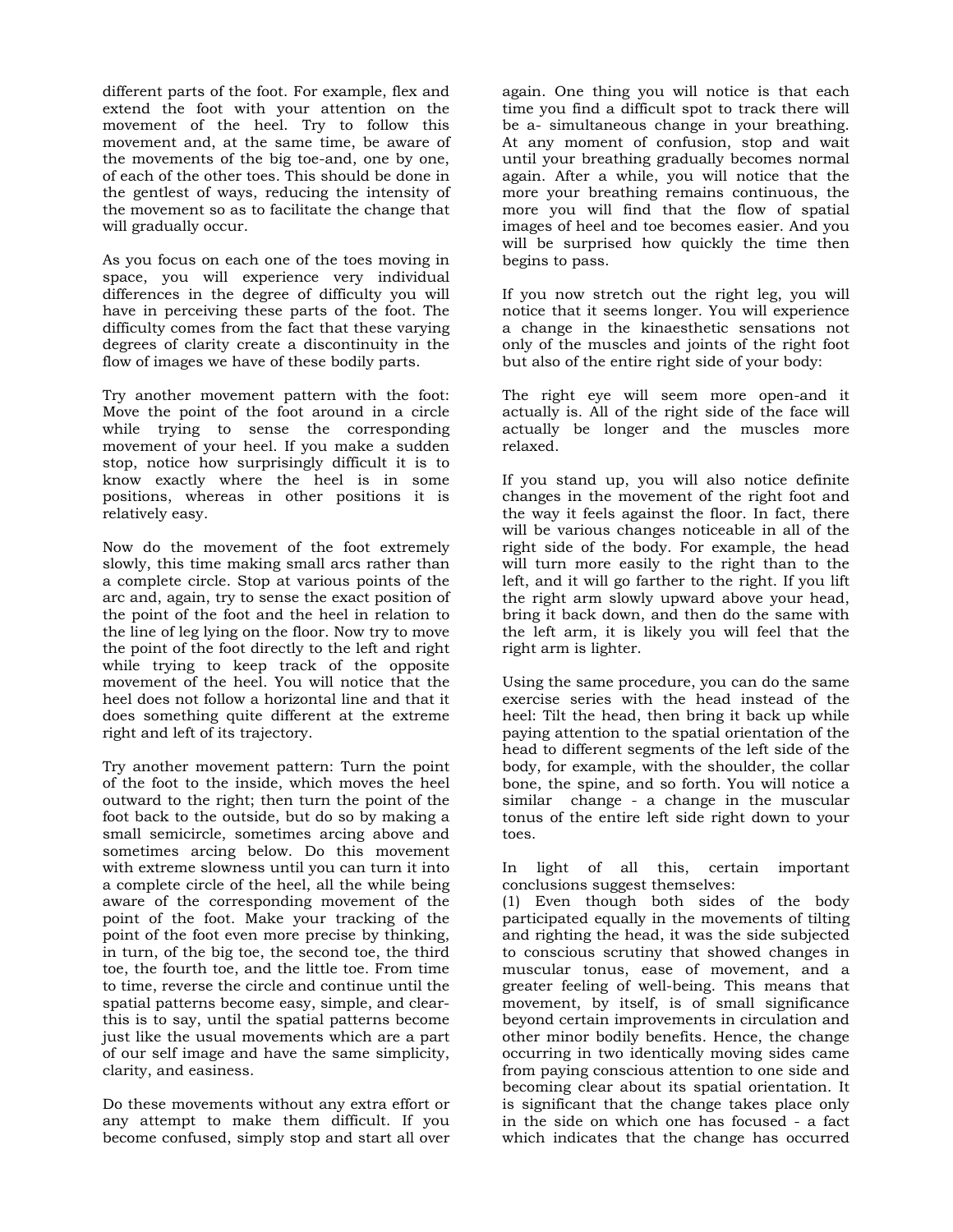through extrapyramidal pathways of the nervous system.

 (2) Accordingly, we must conclude that the change took place in the central nervous system itself, inasmuch as the change affected the entire side upon which we had focused.

 (3) Finally, this change will not immediately several days. It depends directly on the amount of time spent in doing the exercise and upon pass away but may last from several hours to the clarity with which the spatial relations were envisioned.

 underlined by the fact that one can obtain the same changes on the opposite side of the body The significance of what this technique causes to happen in the central nervous system is by purely mental effort: namely, by directing one's attention methodically back and forth to the kinaesthetic sensations of one side then another-without any movement whatsoever. Whereas more than half an hour was required to achieve the initial changes on the first side, the other side will show these same changes within a few minutes merely by means of a systematic, point-by-point, conscious survey of the differences between the two sides from top to bottom.

 how far one's usual habits of self-control are from what they could be-from what they were After such a procedure, perhaps the most important thing to emphasise is how satisfying it is so to change one's habitual ways of using the head or feet. This change makes one realise truly intended to be. This is something we shall attempt to make clear in what follows.

 It is evident that there are certain areas of the This is to say that there is a system of priorities which can make such exercises easier and more self-image upon which this exercise in conscious attention has special effectiveness. methodical.

 made is that a neonatal human's first beginning, the use of the mouth requires In support of this, an initial observation to be relationship with the exterior world is established by means of the mouth. From the special ways of orienting the head in space. Little by little, the development of our teleceptive senses (hearing, seeing, smelling) requires special movements of the head.

 evenly separated from one another, can neurological function that necessitates head The teleceptive senses, being in pairs that are correctly judge direction and distance of objects only by head movements. The senses of hearing, seeing, and smelling have a complex

 as a kind of periscope of the central nervous rotation so that the balanced stimulation of the twin sense organs can point the face directly at the source of this stimulation. The head serves system in order to bring sensory information into the brain.

 in our self image, and the vertebral column In final analysis, the only part of our being that holds a relationship with the external world is the nervous system the senses and the rest of the body serve only as a means for action and information gathering. It is obvious that the head, bearer of the teleceptive senses, has active participation in all of our relations with external reality. Thus, the way in which the head moves constitutes the essential ingredient lying below it has an equally important role, because it makes rotation possible in the cervical and lumbar spine.

 These considerations show the importance of the skeleton's role in our self image. The head, resting on the pelvic structure by means of the vertebral column, is involved in every action passive, active, or orienting - that relates us to the external world.

 movements cannot help but be affected by the The thoracic cavity and its respiratory functions are suspended from the vertebrae and are affected by its movements. In return, its respiratory functions. For this reason, the thoracic cavity must not do anything that disturbs the position of the head; instead, it must cooperate in facilitating its constant orientations. With this in mind, let us look briefly at how this relates to one's self-image.

 notice that some parts of your body are more each separate action other bodily areas will be If, while lying on your back, you do a careful mental survey of your entire body, you will easily sensed than others. The parts that are less easily sensed are not part of our conscious actions. Moreover, you will find that during absent from consciousness -indeed, some areas are almost never present in our self-image.

 attained-namely, an equal awareness of the whole body, every part having the same Everyone has to face the fact that his degree of A complete self-image is an ideal rarely importance (front, back; and both sides). self-control directly mirrors his self-image. This image is, unfortunately, much more limited than the ideal.

 for example, you close your eyes and try to hold We should recognise as well that the relationship of all sections of our bodies changes in accordance with the different things we do and the different postures we assume. If,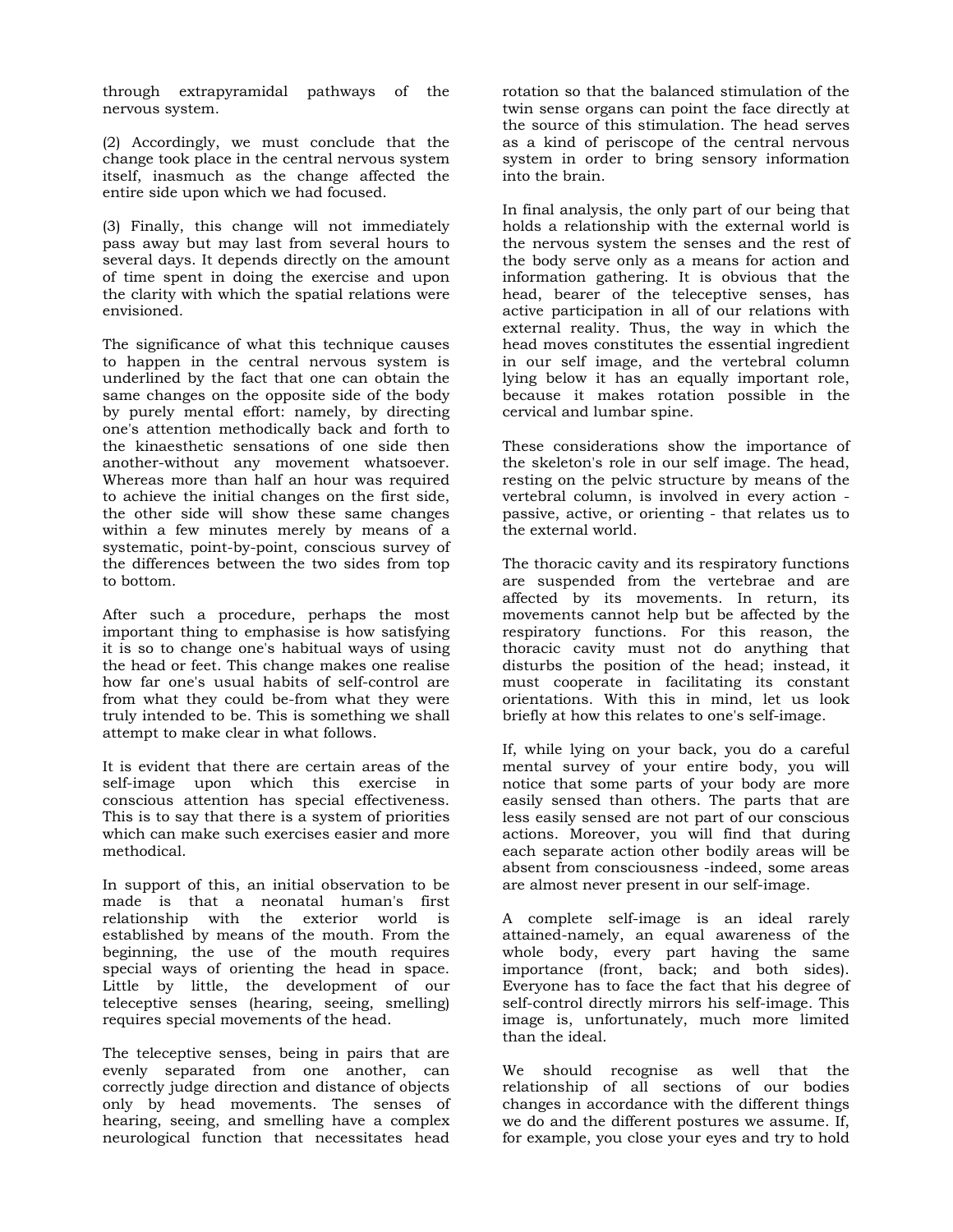your index fingers exactly as wide apart as your mouth, you may be astonished to find that you have either overestimated or underestimated the width by as much as three hundred per cent.

 Or, again, close your eyes and, with the hands, measurement of the vertical dimensions of your the position of your hand changes. The three try to indicate the thickness of your chest, front to back. Then try to determine the chest in the same way. You will be surprised to discover that your judgment changes each time attempts to measure the spatiality of your bodily parts will have resulted in three disparate measurements which are grossly disproportionate.

 Here is another experiment you might try: Close your right eye. Now imagine these lines as rigid rays of light crossing somewhere at the the same thing, this time bringing the left your eyes and hold your hands comfortably in front of your face, pointing the right finger directly at your left eye and your left finger at midpoint. Fix that midpoint in space and then take your right thumb and index finger to take hold of that midpoint. Open your eyes and see how far you are off-centre -if at all. Then repeat thumb and index finger to the crossover point, and open the eyes again. This is a good way to discover how visual manual errors have a kinaesthetic origin.

 this manner and if there are truly gross of those sections of their body. For example, exaggerated tightness, as if they had just chest is two to three times deeper than the If one does a detailed examination of persons in differences between their self-image and their objective performances, one can be sure that there will be truly gross defects in their control people who habitually hold their chest with an exhaled, discover that their self-image of the chest actually is. Inversely, people who habitually have an exaggeratedly expanded, inspiratory chest position will underestimate the depth of their chest. A detailed examination of all the body parts yields many such surprises, particularly in the pelvis and the anal-genital region.

 Once we come to see that one's degree of self- control directly mirrors one's self image, we can understand why we find it so difficult to improve our bodily performance by focusing only on the learning of specific actions. Instead, we might well surmise that to improve one's self image so that it more nearly approximates reality will result in a general improvement in one's bodily actions. And the results of such an improvement would be both quicker and more

extensive than the results from any system of exercises that applies only to specific actions.

 It is the musculature, both smooth and striated neurological events would show themselves as muscles, that gives us meaningful and comprehensive information about events in the nervous system. Without muscular action, little more than slow chemical reactions and types of electrical impulses that bear no information of human significance.

 tell us that. The smooth muscles express the impulses of our internal life, and the striated whole process. As far as we presently know, the If we had only these reactions and impulses as information, we would never know if the nervous system is responding to beauty, if it is experiencing green or red, good or bad, pleasant or unpleasant. Only muscular expression can muscles link up the nervous system with the muscles are the only means for giving humanly meaningful expression to the chemical and electrical processes of the nervous system.

 It is, hence, of primal importance that the perceived either as a sensation or a feeling, or as a mood or action. And by "periphery," we muscular system be thoroughly studied in regard to its relationship with neurological functions. From the outset, we should be clear on this point: Until it reaches the peripheral musculature, no neurological event can be mean to include the mucous orifices of mouth and anus, as well as the musculature of the capillaries and the entire circulatory system.

 the majority of excitations which, in the In itself, the brain appears to be insensible of periphery, can cause such lively reactions. In fact, one can become aware of a harmful event in the brain itself only when it causes an action in the periphery-only then does it become conscious.

 it affects the periphery. Kidney stones and destructive process of tooth decay until it X-rays or high frequency waves can burn or destroy bones and internal tissue without being noticed. One becomes conscious of it only when gallstones may form imperceptibly, but they are sharply perceived at the moment they begin dilating the sphincter. We do not feel the begins to affect the capillaries and the gums.

 From the beginning to the present, terrestrial life has had to evolve nervous and muscular systems that could adapt with the earthly field of gravitation. Outside of controlling temperature and chemical homeostasis of the body, the nervous and muscular systems are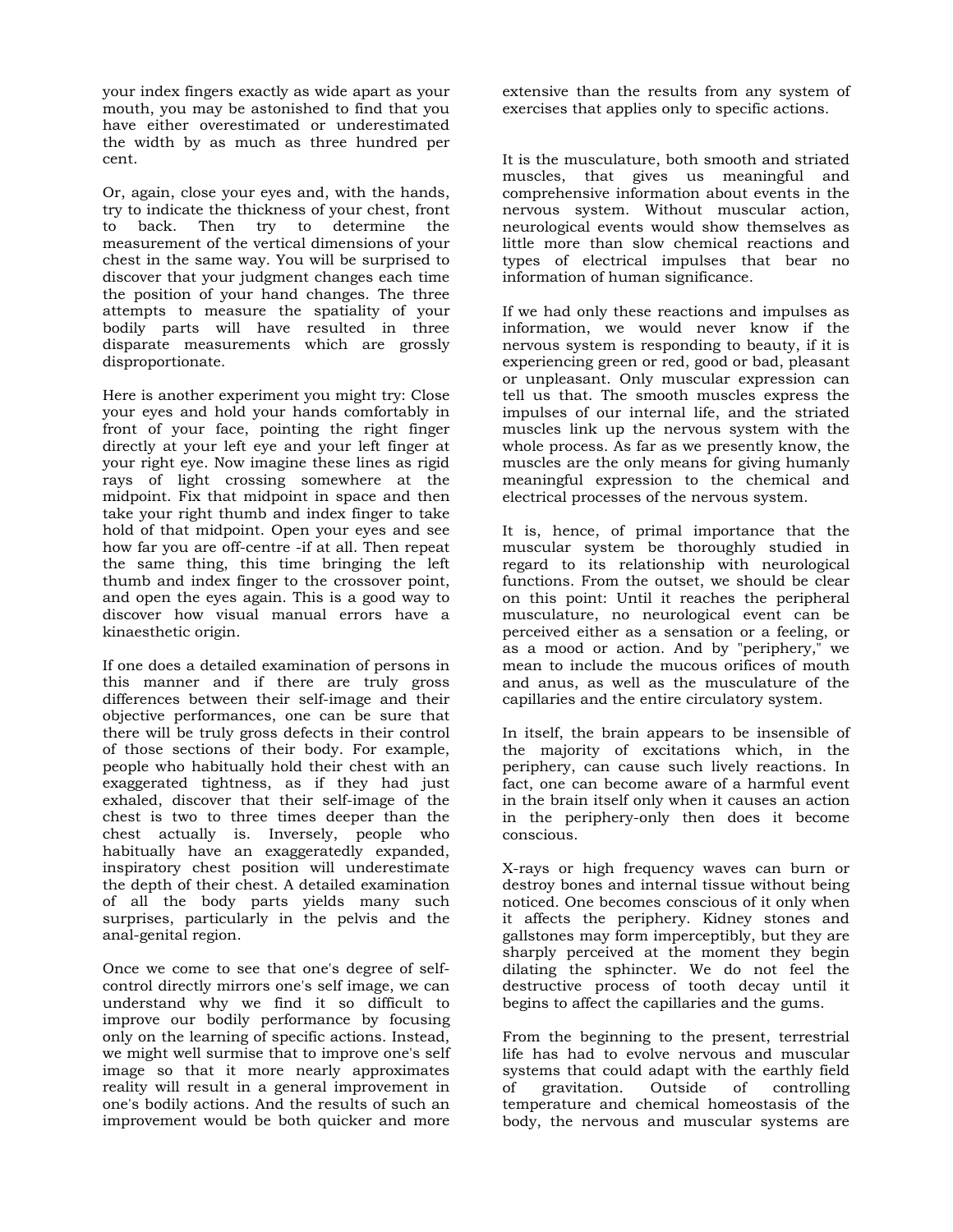primarily engaged in survival activities, all of which involve locomotion in the field of gravity.

Even our classification of the animal kingdom is based on the animal's mode of locomotion: Fish swim, birds fly, other animals slither, creep, climb, or walk on four legs, or two legs, and so forth.

 of the finger, then the hand, then the forearm, will be noticed that all of these movements are performed with the same ease. Even so, by work for the entire arm. What this means is There is a central feature of all muscular activity that we must bear in mind; if we attempt consecutively to do an easy movement then the whole arm, trying judge the relative effort involved in each of these movements, it simple calculation of work done over gravity, we can determine the foot/pounds of work required for a movement: for example, only so many foot/pounds of work are required for the finger, more foot-pounds for the hand, even more footpounds for the forearm, and much, much more that the feeling of muscular effort is not measuring work done, but something else. This "something else" is how the movement is organised: its quality.

 The quantity of work done can vary from one effort remains exactly the same. The feeling of some type of resistance or disturbance that increased amount of work done. Thus, we can organisation and about the quality of the foot-pound to a million, while the feeling of increased effort will occur only when there is causes us to mobilise an inappropriately greater effort in order to overcome it. And this feeling of increased effort is obviously not due to an conclude, in general, that sensations and feelings tell something about internal mobilisation, but not about differences measurable or verifiable as objective realities.

 us what is actually taking place, we have no knowledge if we wish to be certain that what we Inasmuch as feelings and sensations do not tell recourse but to avail ourselves of mental processes, of judgment, understanding, and feel and sense is really what we want to hap pen. Without such means being called into service, the errors that might occur could very well be fatal.

 and sensations. This being the case, it is elementary to point out that our actions - when than clear-may result in errors, such as doing the opposite of what one thinks one is doing or Our actions are organised according to a selfimage that was formed, as it were, by accident. It is a self-image which is made up of feelings based on areas of our self-image that are less doing something that has no clear relation with

 what one feels one is doing, And these actions will occur without any perception of their occurrence.

 does anyone so lose track of his heel or toe to the extent that he no longer knows where the toe and heel is in space or what is being done with either one. This is because we rarely make Earlier, while you were doing the experiment of rotating the heel and toes, it is likely you experienced moments when you were doing movements quite different from what you felt you were doing. As soon as you begin to notice such a mistake, it will cause an abrupt interruption in the flow of spatial images. Rarely it a matter of conscious attention to see if there is a direct correspondence between our actions and what we intend.

 to the self-image that was formed in us from vague image usually works more or less satisfactorily, for we rarely need to have a more Usually, we do little more than move according birth up to about fourteen years of age. This complete image.

 Even though in later life we are capable of continue making use of the image patterns established during our youth. The time that we continuous then, for it is rarely broken up into occasional learning periods, as is the case for much more complex actions, we normally have for developing this image is much more the adult. It is worthwhile noting that this adult discontinuity in subjective learning is a hindrance to higher possibilities of human creativity. This is the question: Are there actions that are so much outside of the selfimage of any individual that we do the very opposite of what we had intended when we try to do them?

 Here is a movement which will show what I around so that it is directly in front of you at a the hand. You may find that you are unable to manner: Keep this right angle between the back Notice that you can now do it. How is it possible for your hand to do now what it could nut do only a moment before? Why was it doing just mean: Place the palm of your right hand over the navel, the fingers pointing to the left. without moving the hand, rotate the elbow right angle between the forearm and the back of accomplish this simple movement. If this is the case, place the hand instead on a table and notice how easily you can make a right angle between the back of the hand and the forearm. Then try the earlier movement in a different of the hand and the forearm and place the palm of the hand on the navel, as you did before. the opposite of what you wanted it to do? Inasmuch as the hand is the most adroit and frequently used part of our body for making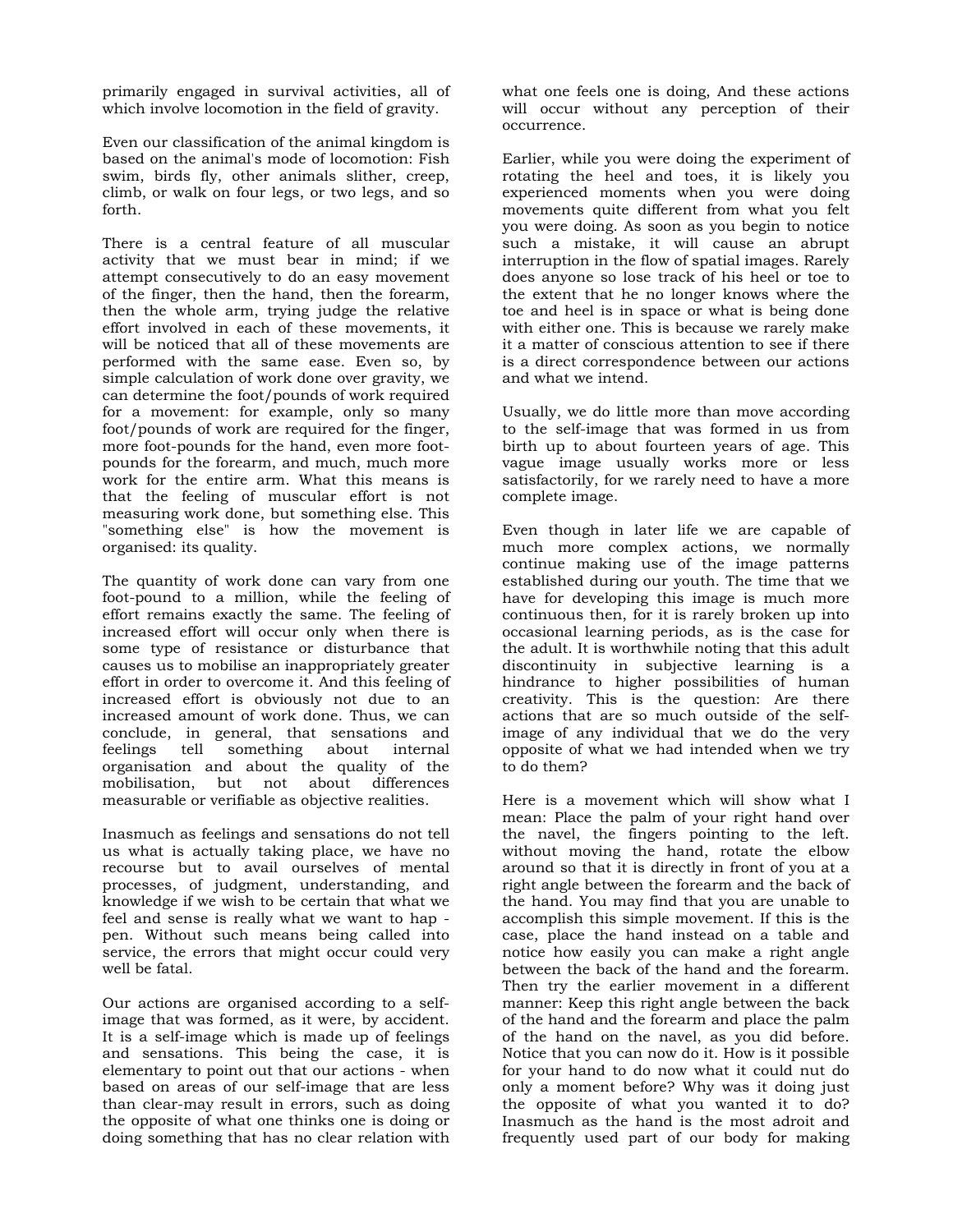voluntary movements, how is it possible that it cannot obey us? How can the hand so disobey we actually wish to contract the extensor us that the flexor muscles are activated when muscles?

 correctly and in exactly the way we intended interested in the more dynamic question of how Learning how to execute this movement takes only a moment. But, as we remarked earlier, it is not simply a question of replacing one action with another, for we are primarily we control ourselves.

 the particular area of their specialty. For Often the painter will retouch the surface over and over until he achieves the image that meets To complete and clarify one's self image by paying attention to the spatial and temporal orientation of one's body can bring about a growth in self-knowledge. The concern to do this is not as unusual as might first be supposed. Creative artists-whether painters, musicians, poets, scientists, or philosophers attempt to enlarge and clarify their self image in example, a painter before his canvas attempts to take into account his feelings about the image before him, as well as the position and weight of the hand, in order to direct the brush with exactly the precision he feels is necessary. his satisfaction.

 A poet measures not only the meaning of his doing with words exactly the same thing we words but also their length, sounds, and interrelations until their grouping precisely translates his feelings and thoughts. He is were doing with our heel a moment ago. He, as well, widens and clarifies what he is doing, thus making his self-image more precise and more aware in this particular domain.

 in one's self-awareness that brings about either the heel leads to better usage of the entire leg and its component parts. Without conscious mechanical repetition will never make this come In the foregoing examples of the painter, the poet, and the movements of the foot, a simple mechanical repetition would result in no more than a static change; it would not result in any kind of developmental process. This raises the question: What is the essential quality of human practice which makes for a broadening and clarification of one's self image? Obviously, there must somehow or other be a progression new or better actions, just as the practice with attention to what one is feeling during an action and without applying this attention directly to the entire movement resulting from these actions, no development will occur-simple about.

 journeys, will never become a long-distance Thus, the postman, despite his daily repeated sprinter until he turns his attention to his movements and becomes conscious of the spatial and temporal orientation of his selfimage. Likewise, an athlete who contents himself with mechanical repetition will achieve the most minimal progress.

 If there is to be a progressive development of improvement in the functions of our digestion, might have on our vision or our memory. A one's self-image, it is necessary to focus on completing the image in all of its dimensions, not simply in those dimensions with which one is most familiar. One does not know how breathing might be improved by an nor what repercussion these two dimensions mathematician who is also a musician is not like other musicians; nor is the poet-musician like other poets-the added dimensions change the whole. It is when a self-image becomes more or less complete that we have a Leonardo da. Vinci or a William Shakespeare.

 With these things in mind, let us see if we can activity. The first thing to note is that the same a clonic movement during certain states of fatigue or make a reflex contraction when an has the voluntary intention to close the eye. In gain a better understanding of muscular muscle can respond to very different stimuli: The muscle of the eyelid can, for example, make insect flies into the eye or contract when one each case, the quality of the muscular contraction is different.

 All voluntary movements, for instance, have one time in the trajectory of the movement one can stop and go in the reverse direction, or do possible. If, for example, one attempts to turn trying to turn the eyes to the left, one instantly feels what it is like for a movement to be non reversible. if one attempts to make these two movements twenty times, all the while paying as moving the eyes in the same direction - one muscular tonus at the back of the neck on the side of the head's rotation. If the head is turned to the left and then to the right, one discovers that the right side is freer and that the degree of thing in common: They are reversible; ie., at any something altogether different. In those parts of one's self-image where a complete learning has not yet occurred, this kind of reversibility is not the head to the right while simultaneously attention to the rhythm of one's breathing-and continues doing this until it becomes as simple will discover that there is a change in the rotation is clearly greater to the right than to the left. Moreover, the rotation to the right is easier and more fluid. The right side now has the factor of reversibility, as well as a wider angle of turning.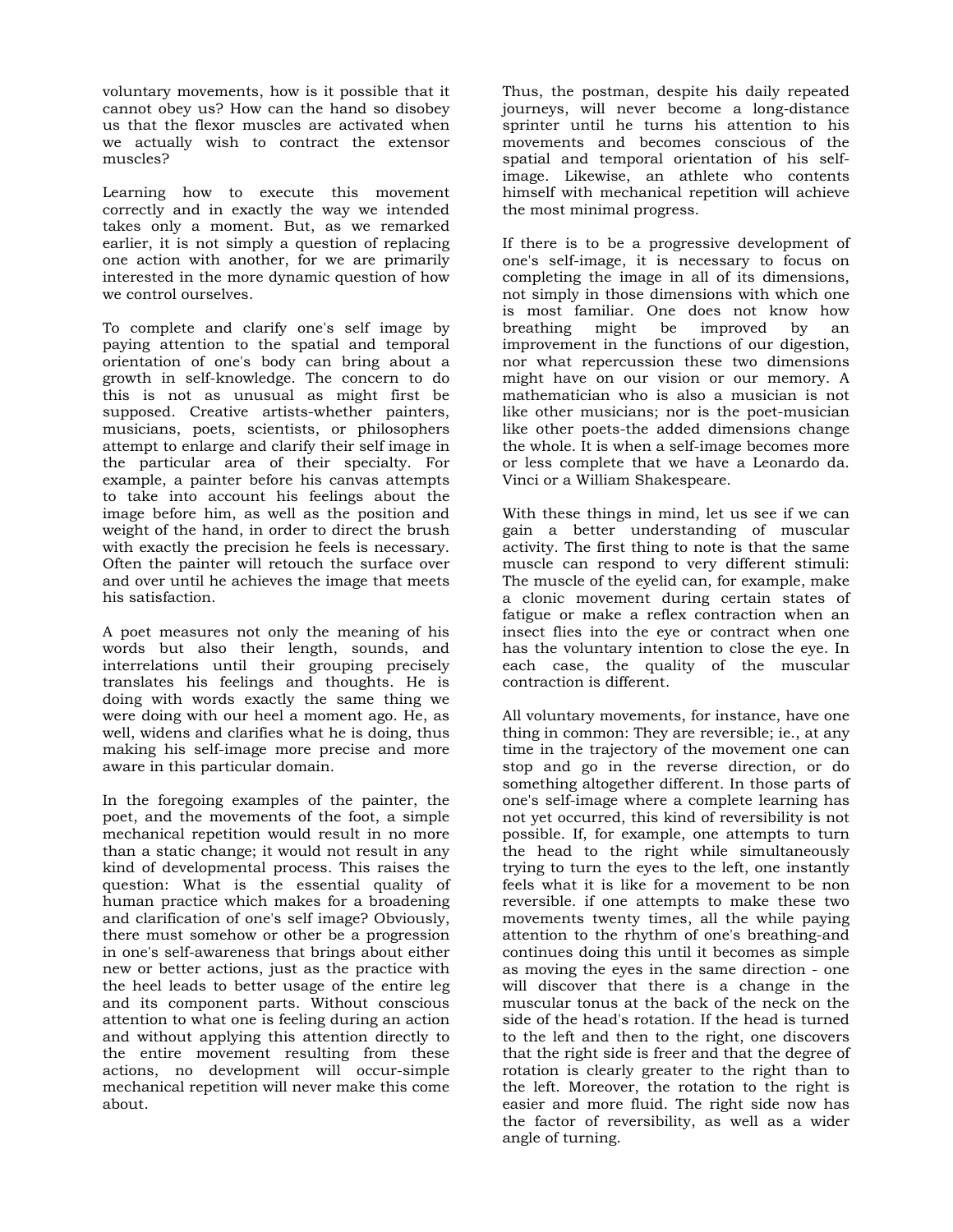become more fluid, but it also has a greater tend to turn our head and eyes together reverse movement-turning the eyes opposite from the head-is so rare that some persons There is a distinct advantage in achieving reversibility: Not only does the movement range of adaptability. In our everyday lives, we simultaneously, and this becomes habitual. The have never done it.

 Because of this habit, one does not have the try to rotate the head right and left. Instead of rotating the head, many will rotate the head, eyes, arms, and torso right and left like a single The movements of the torso and arms have the same habitual parallelism as the head and eyes. skill of reversibility when one attempts to move the arms in an opposite direction from the head and eyes. As an example, try this: Place the palm of your right hand behind your head and the palm of the left hand on you forehead and block. Their habitual self-image has taken over, and they are quite unaware of what they are actually doing, even when you point it out to them.

 movement pattern, but one does not have the Because these habitual movement patterns assert themselves despite our efforts to do otherwise, they can be considered compulsive. The habitual pattern shoves aside the intended least awareness of what is happening.

When the absence of reversibility is this pronounced, very careful retraining is necessary for the person to become conscious of the difference between what he intends to do and what he actually does. When the skill of reversibility is acquired, the learner has the same feeling that one has in solving a puzzling problem. It is the feeling of having arrived at a greater freedom in one's self-control.

 position he happens to be at the instant the holding still until the command to relax, the learner becomes conscious of all the typically Certain esoteric disciplines make full use of the following technique for training reversibility: The learner suddenly has to freeze in whatever teacher commands him-and to keep holding this position, no matter how strange or uncomfortable it may be. But by deliberately habituated and inefficient ways in which his body's parts are arranged. When movement is resumed, the learner has an enhanced consciousness that is the first step in learning reversibility. Gurdjieff calls this the "Stop technique" and uses it extensively.

By a careful use of methods of this kind one can overcome the bodily limitations caused by an arrested development in one's self-image. The improvement of this self-image carries with it an expansion of the range and number of movement patterns at one's disposal. Thus, improving our skill of reversibility goes hand-inhand with a general improvement of our conscious temporal and spatial orientation.

This orientation is so closely bound up with conscious functions that it seems to permeate all conscious activities. We really do not have control of ourselves unless, for example, our eyes and head have their familiar orientation with space and the vertical dimension established by the gravitational field.

 If you ever have the experience of awakening in a bed and room unfamiliar to you, you will feel, at the instant of awakening, that you are neither in command of yourself nor your situation. Even when wide awake, you may experience a rupture in the flow of consciousness when there is a sudden surprise or a sudden change in your spatial orientation. For example, if you are ascending a stairway expecting one more step at the top than there actually is, the abrupt surprise is both a mechanical shock to the body and an experiential shock to the now of consciousness. The same interruption in consciousness also occurs if there is one less step than you expected when descending a stairway.

The return to normal consciousness after such an interruption is accompanied by the question, "Where am I?" Subjectively, the gap in our usual flowing images of spatial orientation is normally experienced as a gap in consciousness.

 We can be sure that this relation between consciousness and spatial orientation has important consequences. A methodical and careful application of the concept of reversibility to one's self image has, over time, the following results:

(1) It makes us conscious of the shapes and interrelationships of the skeleton.

(2) it both reduces and equalises the prevailing muscular tonus.

(3) It reduces the amount of effort expended in all we do.

 (4) It simplifies the way in which we mobilise ourselves for any particular action.

 (5) It enhances our sensitivity, allowing us to take notice of even small aberrations from the norm.

(6) It improves our ability to orient ourselves spatially.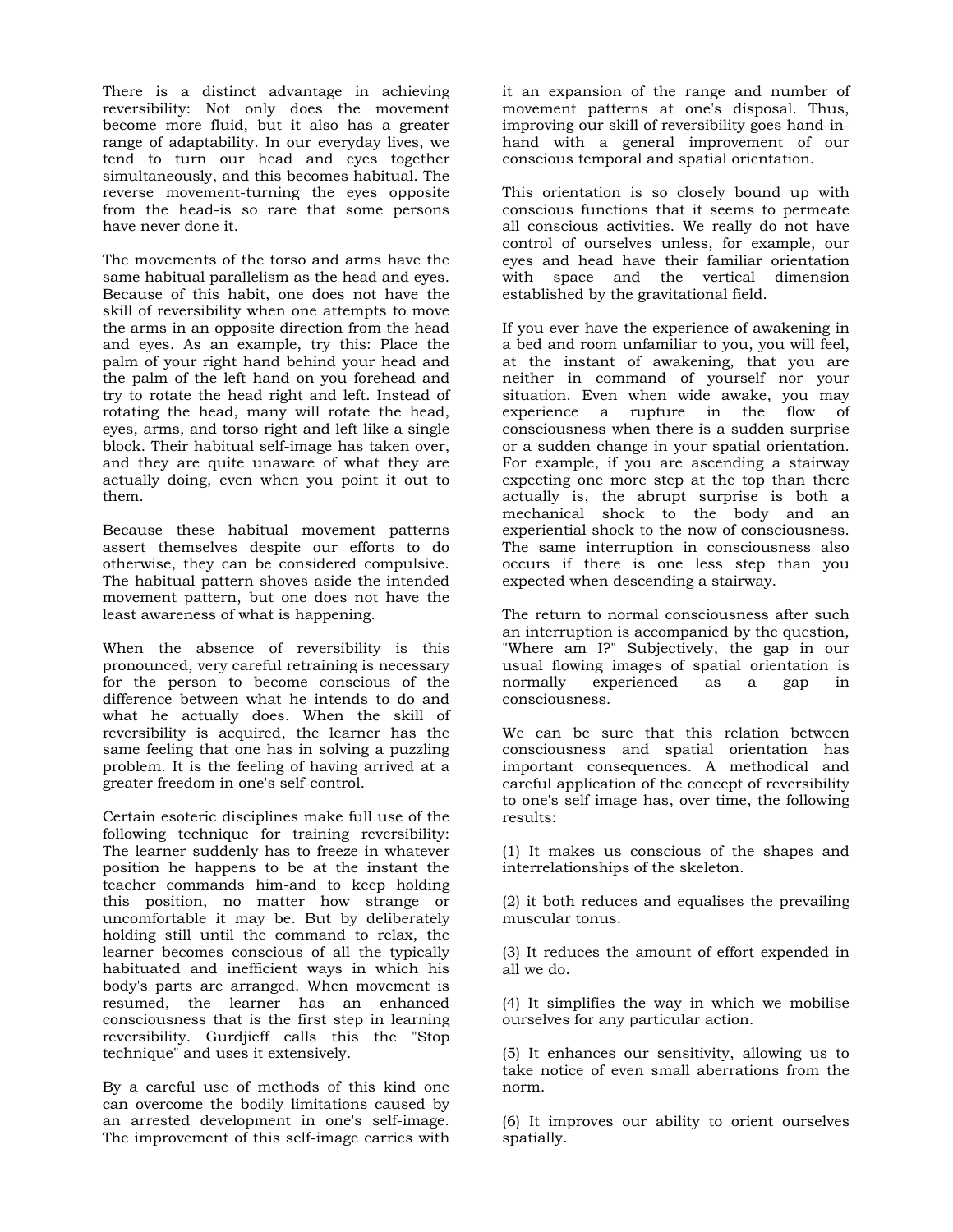(7) It adds versatility to the way our intelligence functions.

(8) It reduces fatigue, thus increasing our capacity for work and endurance.

(9) It improves posture and breathing, thereby rejuvenating the body.

(10) It improves one's health and capacity for action.

(11) It improves coordination in all that we do.

(12) It makes all learning easier, mental or physical.

(13) It leads to a deeper self-awareness.

 of gravity. This frees the musculature from any When the muscular tonus is reduced while being accompanied by an enhanced skeletal awareness, the skeletal structure is able to fulfil its function of nullifying the vertical component weight-bearing function, so that our intentional actions are performed with the least possible effort, ideally with an almost zero effort.

 be the case if the legs were closer together. By the vertical forces of gravity; once the vertical should be expended in overcoming the A general improvement in the way we use our shortening of our muscles of which we are not In effect, this means, for example, that if one stands with the legs too far apart, movements from left to right are more effortful than would the same token, this wide-apart stance means that forward and backward movements are possible only by first aligning the skeleton with compression of gravity is nullified, one can move forward or backward with minimal effort. Theoretically, the only effort required in moving resistance factors of air pressure and of friction. skeleton allows us to enjoy the full range of movements of the joints and inter-vertebral disks. All too often, the bodily limitations that we believe are due to not being limber are, instead, caused by a habitual contraction and conscious. Unwittingly, our postures become distorted, and the joints of our bodies suffer unequal pressures.

 its turn, a further restriction of muscular which gradually distorts the skeleton, the spine, Actually, however, age has little to do with this Degeneration of the joint surfaces imposes, in activity so as to avoid pain and discomfort in movement. Thus, a vicious circle is established, and the inter-vertebral disks, resulting in an elderly body whose range of movements is reduced long before we have become old. sad event. On the contrary, it is quite possible

 movement of which the skeleton is capable. to restore the body's ability to perform every

 Up until sixty years of age, anyone of good attain this optimal ability with little more than health who is not suffering serious illness can an hour of retraining for each year of one's life. It is possible to attain this condition even beyond sixty years--depending on the person's intelligence and will to live.

 components of any action are two different The central idea behind all we are discussing is the following: The mental and physical aspects of the same function. The physical and mental components are not two series of phenomena which are somehow linked together; but, rather, they are two aspects of the same thing, like two faces of the same coin. Most likely, the serial, linear nature of language undergirds the serial nature of our thinking and makes the simultaneous expression of these separate aspects possible.

 from twenty to thirty is longer than the time it token, if we think "to the right" or "to the left" it Unless one creates a special vocabulary or a system of notation, such as is used in mathematics, one has little choice other than to keep these two aspects separate-even if one prefers not to do so. Even highly abstract topics, such as number, are not independent of physiological support. The speed of our thinking is closely tied to the speed of our motor cortex functions. The time it takes mentally to count takes to count from one to ten. This is because even nonverbal thinking, such as this, remains caught within the task of articulating numbers which, in the former instance, takes longer than the simpler numbers of one to ten. By the same will immediately activate the muscles of the eye.

 page is limited by the speed of visual With training, the human nervous system can learn to eliminate these muscular activities of the larynx and the eye, thereby speeding up the mental process. Even so, our thinking remains limited to the speed at which the motor cortex can function. The simple act of reading this perception. But even in this instance, we can accelerate our mental processes by disassociating them from the muscular processes that usually accompany the act of reading.

 without the support of some physical function. Contemporary thinking about the structure of What is important is that thinking involves a physical function which supports the mental process. No matter how closely we look, it is difficult to find a mental act that can take place matter indicates that it is only a manifestation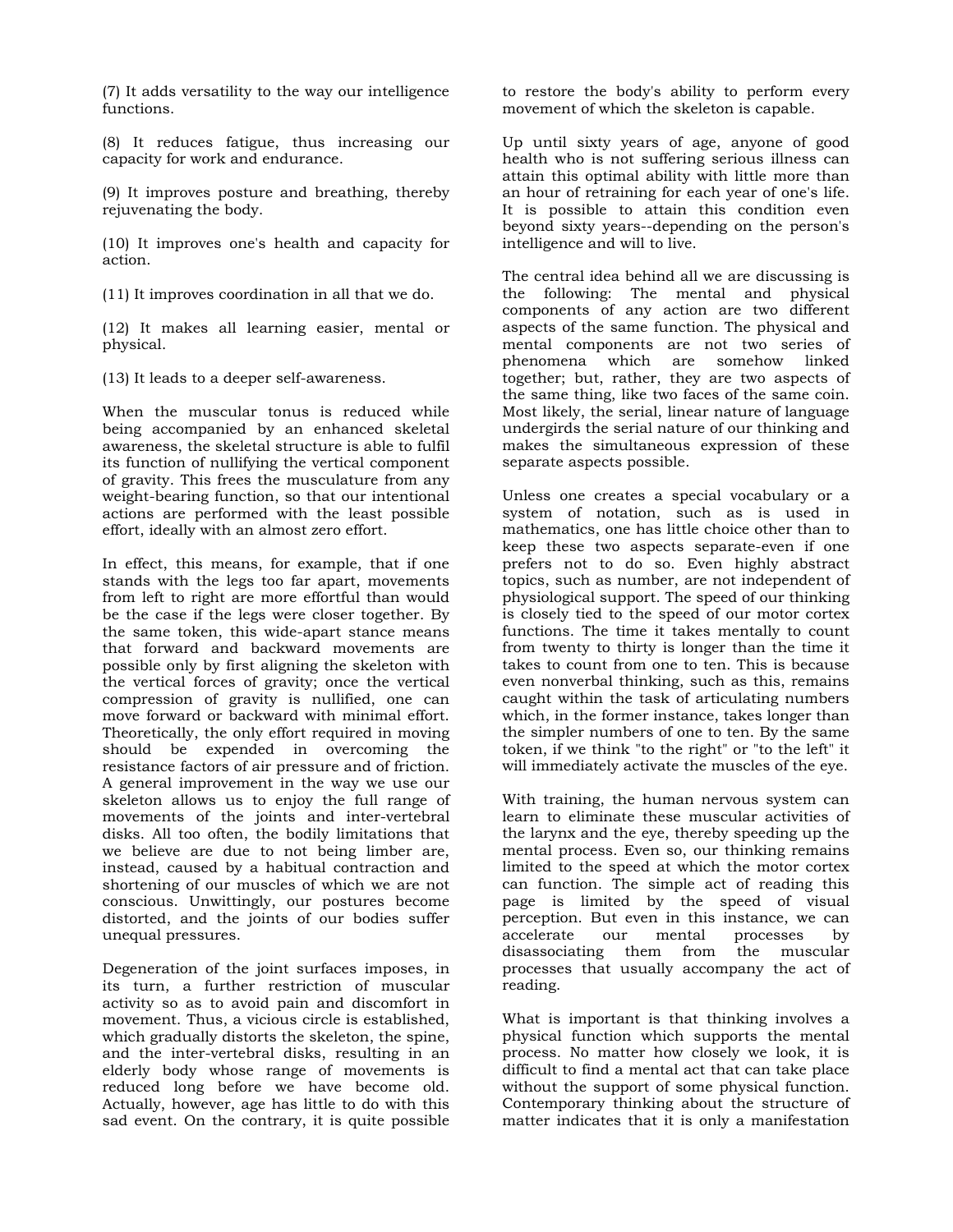of energy-or something more attenuated, such as thinking itself.

 neither touch nor measure speed. It is an to take note of changes in certain physical acceleration and deceleration, provided we of space. We can even go to a third level of It is our familiarity with certain phenomena that makes it difficult to appreciate them clearly. For us, speed is a very real thingtangible and measurable. Even so, we can abstraction. In order to measure speed, we have points in space. But we can go further by measuring an abstraction of the already abstract idea of speed: that is, we can measure always take note of changes in physical points abstraction and trace out a statistical curve of the variations in acceleration. But in what way is this any different from what happens within us when we are thinking?

 page a third time, asking myself why I did not Holding to this analogy of three levels of abstraction, note its parallel to mental process: For example, I may read a page absentmindedly and then ask myself if I understand it. Whereupon I re-read the page, noting whether or not I am comprehending it. Then I read the understand it the first time.

 see the similarity of these two analogies, and we can appreciate that a change in speed is possible only with an accompanying change in for the origin of the change is futile: Neither a In a brief essay such as this, it is impossible to treat this subject rigorously. Even so, we can the physical process supporting it. Any change in the latter means a change in the former. Mental process produces a change in its physical substratum, and a change in the physical substratum of thinking manifests itself as a mental change. in both instances, looking change in speed nor a change in thought is possible without a change in its physical substratum.

 The state of wakeful consciousness is made up process is the same kind of function. And we of four elements: movements, sensations, feelings, and thoughts. If these four activities are absent, one soon falls asleep. It is taken as a matter of fact that movement and sensation are central nervous system functions; but, beyond this, we are proposing that mental shall attempt to show that feelings are also functions of the central nervous system.

The reaction of fear involves a violent contraction of the flexor muscles - especially the abdominals - and breath holding. This is accompanied by a series of vasomotor disturbances: the pulse quickens, perspiration increases, and, in extreme cases, trembling and

 experienced this at the moment of quitting the trenches for the first bayonet charge. The strong and making it difficult to stand upright. defecation may occur. Many a soldier has flexor contraction is accompanied by a simultaneous inhibition of its antagonist, the extensor muscles, causing the knees to bend

A neonatal infant has very little sensitivity to external stimuli: it has only a slight reaction to light, sound, odour, or even to moderate pinching. But if that infant feels a sudden drop, a violent contraction takes place in the flexor muscles: breathing stops, crying ensues, the pulse quickens, and vasomotor disturbances occur. There is a striking similarity between a just-born baby's reaction to falling and an adult's reaction to the fear of falling.

 experience. The lowering of the head, the Because the reaction to falling is present at birth, it is innate, independent of learned folding inward, the knee flexion, the trembling, and the lack of extensor tonus characteristic of a person in the throes of anxiety or fear-these are all part of the general contraction of the flexor muscles.

 more acute, the same kind of violent reaction happens with a sudden loud noise. In all branches of nerves. The eighth cranial nerve When the cochlea reacts to a loud noise, the the vestibular branch, creating the same A few weeks later, when the baby's hearing is sections of the nervous system where myelinization is not yet completed, there is a diffusion of excitation to adjacent nerves and has two branches, the cochlear and the vestibular, and the semicircular canals are innervated by the latter branch. A sudden loss in support of the neonate causes an intense excitation of the vestibular branch due to the reaction of the semicircular canals to the fall. excitation of the cochlear branch diffuses over reaction that occurs during a fall.

 The reaction pattern that we have found in underlying pattern in the formation of anxiety indecisiveness, and chronic self doubt. anxious or fearful adults is produced by stimulation of the vestibular branch of the eighth cranial nerve. The disturbances that are typical of anxiety-vertigo, vomiting, and other symptoms-are the same as those generally seen when the vestibular functions are disturbed. Thus, we have established what is the complexes, ingrained states of fear, Additionally, we have pointed out the interdependence of feelings on the one hand and central nervous system functions on the other hand, showing how they affect bodily posture and create typical patterns of muscular tonus. And we have done this by focusing